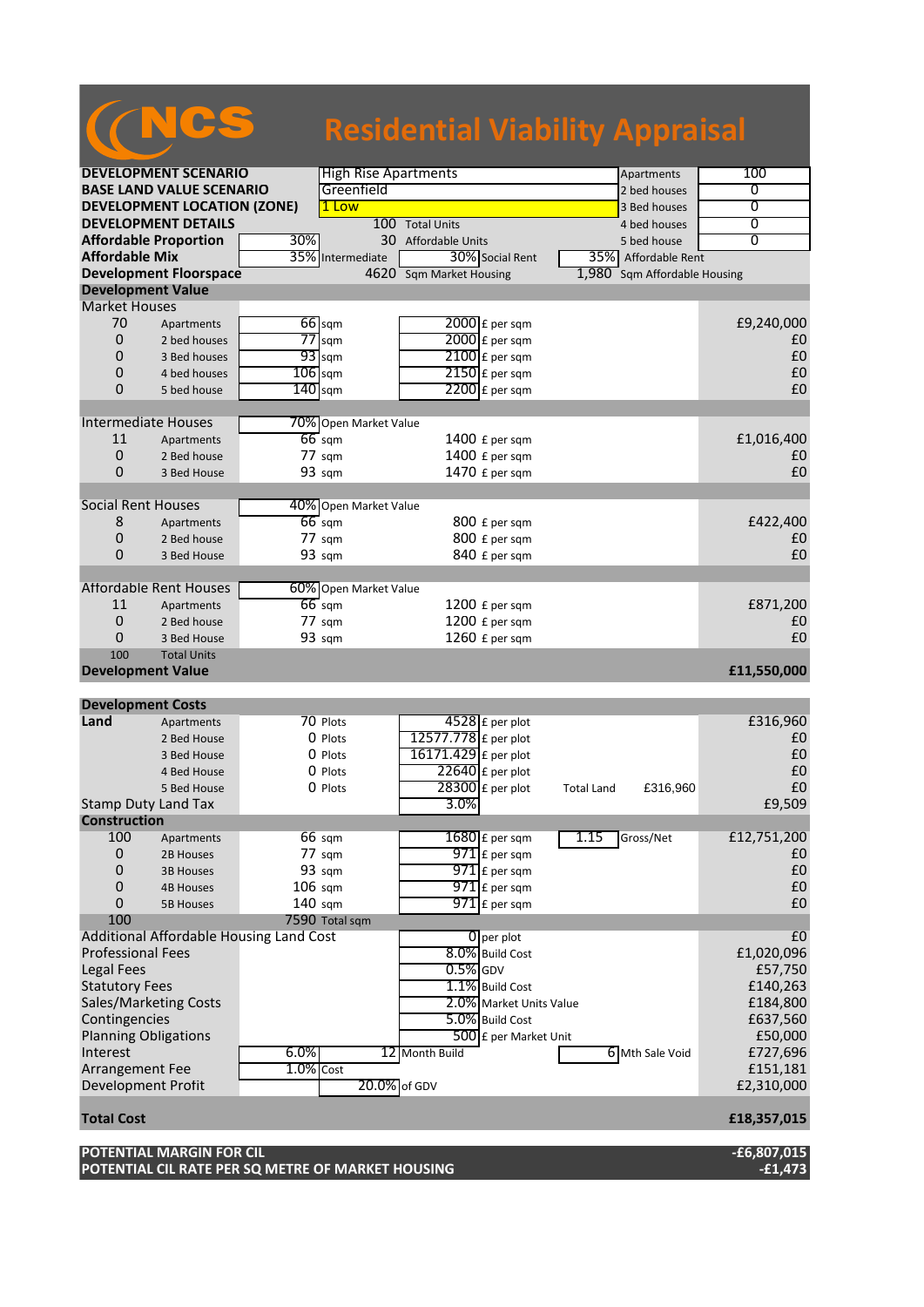# NCS **Residential Viability Appraisal**

| <b>DEVELOPMENT SCENARIO</b>         |                                                                               |                   | <b>High Rise Apartments</b> |                         |                                        |                   | Apartments                   | 100                        |
|-------------------------------------|-------------------------------------------------------------------------------|-------------------|-----------------------------|-------------------------|----------------------------------------|-------------------|------------------------------|----------------------------|
| <b>BASE LAND VALUE SCENARIO</b>     |                                                                               |                   | Brownfield                  |                         |                                        |                   | 2 bed houses                 | 0                          |
| <b>DEVELOPMENT LOCATION (ZONE)</b>  |                                                                               |                   | 1 Low                       |                         |                                        |                   | 3 Bed houses                 | $\overline{0}$             |
| <b>DEVELOPMENT DETAILS</b>          |                                                                               |                   | 100 Total Units             |                         |                                        | 4 bed houses      | 0                            |                            |
| <b>Affordable Proportion</b><br>30% |                                                                               |                   |                             | 30 Affordable Units     |                                        |                   | 5 bed house                  | $\overline{0}$             |
| <b>Affordable Mix</b>               |                                                                               |                   | 35% Intermediate            |                         | 30% Social Rent                        |                   | 35% Affordable Rent          |                            |
|                                     | <b>Development Floorspace</b>                                                 |                   |                             | 4620 Sqm Market Housing |                                        |                   | 1,980 Sqm Affordable Housing |                            |
| <b>Development Value</b>            |                                                                               |                   |                             |                         |                                        |                   |                              |                            |
| <b>Market Houses</b>                |                                                                               |                   |                             |                         |                                        |                   |                              |                            |
| 70                                  | Apartments                                                                    |                   | $66$ sqm                    |                         | $2000$ £ per sqm                       |                   |                              | £9,240,000                 |
| 0                                   | 2 bed houses                                                                  |                   | $77$ sqm                    |                         | 2000 £ per sqm                         |                   |                              | £0                         |
| 0                                   | 3 Bed houses                                                                  |                   | $93$ sqm                    |                         | $2100$ £ per sqm                       |                   |                              | £0                         |
| 0                                   | 4 bed houses                                                                  |                   | $106$ sqm                   |                         | $2150$ £ per sqm                       |                   |                              | £0                         |
| 0                                   | 5 bed house                                                                   | $140$ sqm         |                             |                         | $2200$ £ per sqm                       |                   |                              | £0                         |
|                                     |                                                                               |                   |                             |                         |                                        |                   |                              |                            |
| Intermediate Houses                 |                                                                               |                   | 70% Open Market Value       |                         |                                        |                   |                              |                            |
| 11                                  | Apartments                                                                    |                   | $66$ sqm                    |                         | 1400 $E$ per sqm                       |                   |                              | £1,016,400                 |
| 0                                   | 2 Bed house                                                                   |                   | $77 \text{ sqm}$            |                         | 1400 £ per sqm                         |                   |                              | £0                         |
| 0                                   | 3 Bed House                                                                   |                   | 93 sqm                      |                         | 1470 £ per sqm                         |                   |                              | £0                         |
|                                     |                                                                               |                   |                             |                         |                                        |                   |                              |                            |
| <b>Social Rent Houses</b>           |                                                                               |                   | 40% Open Market Value       |                         |                                        |                   |                              |                            |
| 8                                   | Apartments                                                                    |                   | $66 \text{ sqm}$            |                         | 800 £ per sqm                          |                   |                              | £422,400                   |
| 0                                   | 2 Bed house                                                                   |                   | $77 \text{ sqm}$            |                         | 800 £ per sqm                          |                   |                              | £0                         |
| 0                                   | 3 Bed House                                                                   |                   | 93 sqm                      |                         | 840 £ per sqm                          |                   |                              | £0                         |
|                                     |                                                                               |                   |                             |                         |                                        |                   |                              |                            |
|                                     | <b>Affordable Rent Houses</b>                                                 |                   | 60% Open Market Value       |                         |                                        |                   |                              |                            |
| 11                                  | Apartments                                                                    |                   | $66 \text{ sqm}$            |                         | $1200 f$ per sqm                       |                   |                              | £871,200                   |
| 0                                   | 2 Bed house                                                                   |                   | 77 sqm                      |                         | 1200 £ per sqm                         |                   |                              | £0                         |
| 0                                   | 3 Bed House                                                                   |                   | 93 sqm                      |                         | 1260 £ per sqm                         |                   |                              | £0                         |
| 100                                 | <b>Total Units</b>                                                            |                   |                             |                         |                                        |                   |                              |                            |
| <b>Development Value</b>            |                                                                               |                   |                             |                         |                                        |                   |                              | £11,550,000                |
|                                     |                                                                               |                   |                             |                         |                                        |                   |                              |                            |
| <b>Development Costs</b>            |                                                                               |                   |                             |                         |                                        |                   |                              |                            |
| Land                                | Apartments                                                                    |                   | 70 Plots                    |                         | $6468$ $E$ per plot                    |                   |                              | £452,760                   |
|                                     | 2 Bed House                                                                   |                   | 0 Plots                     | 17966.667 £ per plot    |                                        |                   |                              | £0                         |
|                                     | 3 Bed House                                                                   |                   | 0 Plots                     |                         | 23100 £ per plot                       |                   |                              | £0                         |
|                                     | 4 Bed House                                                                   |                   | 0 Plots                     |                         | 32340 £ per plot                       |                   |                              | £0                         |
|                                     | 5 Bed House                                                                   |                   | 0 Plots                     |                         | $40425$ £ per plot                     | <b>Total Land</b> | £452,760                     | £0                         |
|                                     | <b>Stamp Duty Land Tax</b>                                                    |                   |                             | 3.0%                    |                                        |                   |                              | £13,583                    |
| <b>Construction</b>                 |                                                                               |                   |                             |                         |                                        |                   |                              |                            |
| 100                                 |                                                                               |                   | 66 sqm                      |                         | $1680 \text{ f}$ per sqm               | 1.15              | Gross/Net                    | £12,751,200                |
| 0                                   | Apartments                                                                    |                   | 77 sqm                      |                         |                                        |                   |                              | £0                         |
|                                     | 2B Houses                                                                     |                   | 93 sqm                      |                         | $971$ $E$ per sqm<br>$971$ $E$ per sqm |                   |                              | £0                         |
| 0                                   | <b>3B Houses</b>                                                              |                   |                             |                         |                                        |                   |                              |                            |
| 0                                   | <b>4B Houses</b>                                                              | $106 \text{ sqm}$ |                             |                         | $971$ £ per sqm                        |                   |                              | £0<br>£0                   |
| 0                                   | <b>5B Houses</b>                                                              | 140 sqm           |                             |                         | $971$ £ per sqm                        |                   |                              |                            |
| 100                                 |                                                                               |                   | 7590 Total sqm              |                         |                                        |                   |                              |                            |
|                                     | Additional Affordable Housing Land Cost                                       |                   |                             |                         | $\overline{0}$ per plot                |                   |                              | £0                         |
| <b>Professional Fees</b>            |                                                                               |                   |                             |                         | 8.0% Build Cost                        |                   |                              | £1,020,096                 |
| <b>Legal Fees</b>                   |                                                                               |                   |                             | $0.5\%$ GDV             |                                        |                   |                              | £57,750                    |
| <b>Statutory Fees</b>               |                                                                               |                   |                             |                         | 1.1% Build Cost                        |                   |                              | £140,263                   |
|                                     | Sales/Marketing Costs                                                         |                   |                             |                         | 2.0% Market Units Value                |                   |                              | £184,800                   |
| Contingencies                       |                                                                               |                   |                             |                         | 5.0% Build Cost                        |                   |                              | £637,560                   |
| <b>Planning Obligations</b>         |                                                                               |                   |                             |                         | 500 £ per Market Unit                  |                   |                              | £50,000                    |
| Interest                            |                                                                               | 6.0%              |                             | 12 Month Build          |                                        |                   | 6 Mth Sale Void              | £740,834                   |
| Arrangement Fee                     |                                                                               | $1.0\%$ Cost      |                             |                         |                                        |                   |                              | £152,580                   |
| <b>Development Profit</b>           |                                                                               |                   | 20.0% of GDV                |                         |                                        |                   |                              | £2,310,000                 |
|                                     |                                                                               |                   |                             |                         |                                        |                   |                              |                            |
| <b>Total Cost</b>                   |                                                                               |                   |                             |                         |                                        |                   |                              | £18,511,426                |
|                                     |                                                                               |                   |                             |                         |                                        |                   |                              |                            |
|                                     | POTENTIAL MARGIN FOR CIL<br>POTENTIAL CIL RATE PER SQ METRE OF MARKET HOUSING |                   |                             |                         |                                        |                   |                              | $-£6,961,426$<br>$-£1,507$ |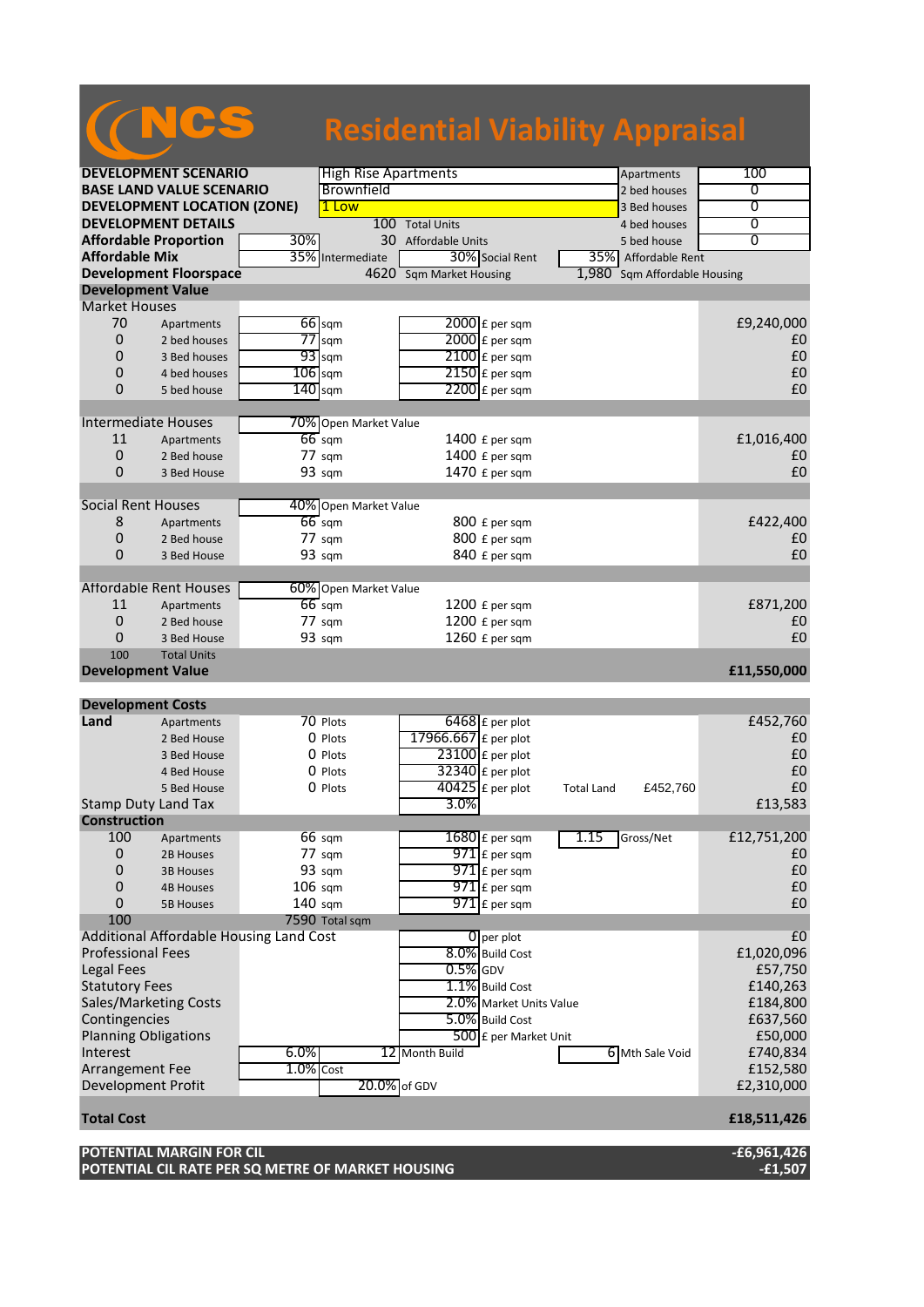## **DEVELOPMENT SCENARIO** High Rise Apartments Apartments Apartments 100 **BASE LAND VALUE SCENARIO** Market Comparable 2 bed houses 2 bed houses 0 **DEVELOPMENT LOCATION (ZONE)** 1 Low 3 Bed houses 0 **DEVELOPMENT DETAILS** 100 Total Units 4 bed houses 0<br> **Affordable Proportion** 30% 30 Affordable Units 5 bed house 0 **Affordable Proportion**<br> **Affordable Mix** 35% Intermediate 30% Social Rent 35% Affordable Rent 35% **Afformative and 30% Social Rent 35% Affordable Rent Development Floorspace 1,980 Sqm Market Housing 1,980 Sqm Affordable Housing Development Value** Market Houses<br>70 Apa  $70$  Apartments  $\overline{66}$  sqm  $\overline{2000}$  £ per sqm  $2000$   $2$  bed houses  $50$   $77$  sqm  $2000$   $2$  per sqm  $2000$   $6$  per sqm 2 bed houses  $\overline{77}$  sqm  $\overline{2000}$  £ per sqm 0 3 Bed houses  $\sqrt{33}$  sqm  $\sqrt{2100}$  £ per sqm  $\sqrt{2100}$  200 0 4 bed houses  $\frac{106}{140}$  sqm  $\frac{2150}{2200}$  £ per sqm  $\frac{2150}{200}$  E per sqm  $\frac{2150}{200}$  £ per sqm  $\frac{2150}{200}$  £ per sqm  $\frac{2150}{200}$  £ per sqm  $\frac{2150}{200}$  £ per sqm  $\frac{2150}{200}$  £ per sqm  $\frac{2150}{200$ 5 bed house  $\boxed{140}$ sqm  $\boxed{2200}$ £ per sqm Intermediate Houses 70% Open Market Value 11 Apartments **66** sqm 1400 £ per sqm **£1,016,400 NCS Residential Viability Appraisal**

0 2 Bed house 77 sqm 1400 £ per sqm £0

8 Apartments 66 sqm 800 £ per sqm  $\overline{66}$  sqm 800 £ per sqm  $\overline{6422,400}$  $0$  2 Bed house  $77$  sqm  $800$  £ per sqm  $10$ 0 3 Bed House 93 sqm 840 £ per sqm 50

3 Bed House 93 sqm 1470 £ per sqm

### 11 Apartments  $\overline{66}$  sqm  $\overline{1200}$  £ per sqm  $\overline{1200}$  £ per sqm  $\overline{1200}$  £ per sqm  $\overline{1200}$  £ per sqm  $\overline{1200}$  £ per sqm  $\overline{1200}$  £ per sqm  $\overline{1200}$  £ per sqm  $\overline{1200}$  £ per sqm  $\overline{1200}$  £ per 0 2 Bed house 77 sqm 1200 £ per sqm 50  $\pm$  2 Bed house 77 sqm  $\pm$  1200 £ per sqm  $\pm$  1260 £ per sqm  $\pm$  1260 £ per sqm  $\pm$  1260 £ per sqm  $\pm$  1260 £ per sqm  $\pm$  1260 £ per sqm  $\pm$  1260 £ per sqm  $\pm$  1260 £ per sqm 0 3 Bed House 93 sqm 1260 £ per sqm 50 1260 £ per sqm **Total Units**

Social Rent Houses **10%** Open Market Value<br>8 Apartments 66 sqm

Affordable Rent Houses 60% Open Market Value<br>11 Apartments 66 sqm

## **Development Value £11,550,000**

### **Development Costs Land** Apartments 70 Plots 8000 £ per plot **£560,000**<br>2 Bed House 0 Plots 222222.222 £ per plot **£0** 2 Bed House  $\begin{array}{c} 0 \text{ Plots} \\ 0 \text{ Plots} \end{array}$   $\begin{array}{c} 22222.222 \text{ f} \text{ per plot} \\ 28571.429 \text{ f} \text{ per plot} \end{array}$   $\begin{array}{c} 20 \text{ f} \text{ of } 2222.222 \text{ f} \text{ per plot} \\ 28571.429 \text{ f} \text{ per plot} \end{array}$ 3 Bed House  $\begin{array}{c} 0 \text{ Plots} \\ 0 \text{ Plots} \end{array}$   $\begin{array}{c} 28571.429 \text{ } \text{£} \text{ per plot} \\ 4 \text{ Bed House} \end{array}$   $\begin{array}{c} \text{E0} \\ \text{E1} \end{array}$  $\overline{40000}$  £ per plot 5 Bed House  $\begin{array}{|c|c|c|c|c|}\n\hline\n\text{50000} & \text{50000} & \text{50000} & \text{50000} \\
\hline\n\text{6000} & \text{50000} & \text{50000} & \text{50000} & \text{50000} \\
\hline\n\text{600} & \text{50000} & \text{50000} & \text{50000} & \text{50000} & \text{50000} \\
\hline\n\text{7500} & \text{50000} & \text{50000$ Stamp Duty Land Tax **Construction** Apartments 66 sqm 1680 £ per sqm 1.15 Gross/Net £12,751,200 0 2B Houses 77 sqm  $\sqrt{971}$  £ per sqm  $\sqrt{971}$  example  $\sqrt{971}$  £ 0 0 3B Houses 93 sqm  $\sqrt{971}$  £ per sqm  $\sqrt{971}$  external per sqm  $\sqrt{971}$  extending to  $\sqrt{971}$  extending to  $\sqrt{971}$  extending to  $\sqrt{971}$  extending to  $\sqrt{971}$  extending to  $\sqrt{971}$  extending to  $\sqrt{971}$  extendi 0 4B Houses 106 sqm  $\sqrt{971}$  £ per sqm  $\sqrt{971}$  external  $\sqrt{971}$  E per sqm  $\sqrt{21}$ 0 5B Houses 140 sqm  $\overline{971}$  £ per sqm  $\overline{971}$  per sqm  $\overline{971}$ 100 7590 Total sqm Additional Affordable Housing Land Cost  $\overline{1}$  4000 per plot  $\overline{2120,000}$ Professional Fees **8.0%** Build Cost **£1,020,096** Build Cost **£1,020,096** Legal Fees  $\begin{bmatrix} 0.5\% \end{bmatrix}$ GDV  $\begin{bmatrix} 0.5\% \end{bmatrix}$ GDV  $\begin{bmatrix} 0.5\% \end{bmatrix}$ CDV  $\begin{bmatrix} 0.5\% \end{bmatrix}$ CDV  $\begin{bmatrix} 0.5\% \end{bmatrix}$ CDV  $\begin{bmatrix} 0.5\% \end{bmatrix}$ CDV  $\begin{bmatrix} 0.5\% \end{bmatrix}$ CDV  $\begin{bmatrix} 0.5\% \end{bmatrix}$ CDV  $\begin{bmatrix} 0.5\% \end{bmatrix$ Statutory Fees 1.1% Build Cost £140,263 Sales/Marketing Costs **2.0%** Market Units Value **184,800**<br>Contingencies **2.0% Market Units Value** 2.0% Build Cost **2.0%** Build Cost **2.0% Build Cost** Contingencies **2.00%** Build Cost **2.00%** Build Cost Planning Obligations 650,000 Exercise 1 and 500 £ per Market Unit 650,000 Exercise 1 and 500 Exercise 1 and 500 E Interest **6.0%** 12 Month Build 6 Mth Sale Void £757,653<br>Arrangement Fee 1.0% Cost 6 Minutes 1.0% Cost 6155,001 Arrangement Fee  $\overline{1.0\% \cos t}$  E155,001 Development Profit **Total Cost £18,772,723**

| POTENTIAL MARGIN FOR CIL                          | E7.222.723- |
|---------------------------------------------------|-------------|
| POTENTIAL CIL RATE PER SQ METRE OF MARKET HOUSING | -£1,563     |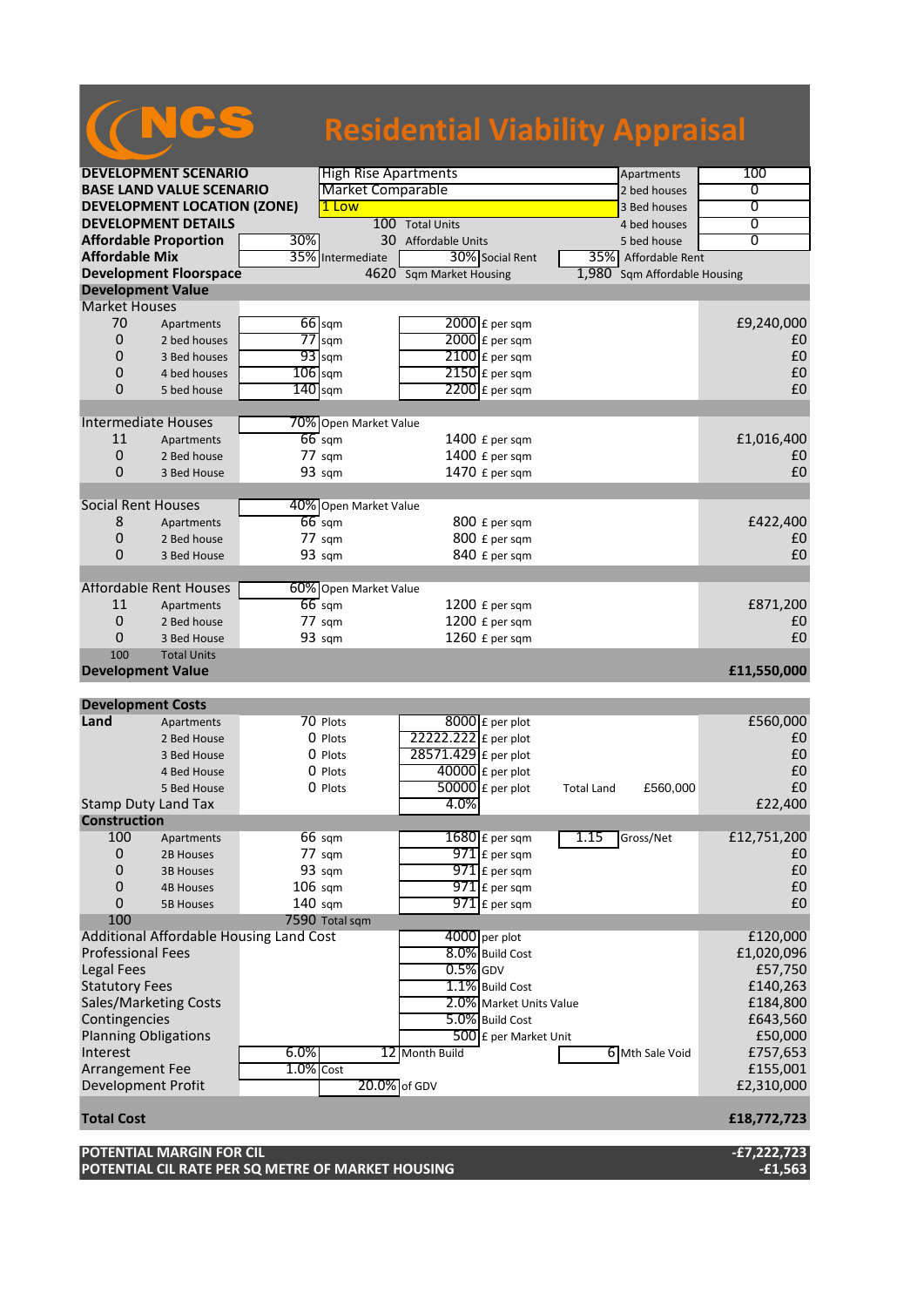|                             |                                         |              |                       | <b>Residential Viability Appraisal</b> |                                 |                |
|-----------------------------|-----------------------------------------|--------------|-----------------------|----------------------------------------|---------------------------------|----------------|
|                             |                                         |              |                       |                                        |                                 |                |
|                             | <b>DEVELOPMENT SCENARIO</b>             |              |                       | <b>High Rise Apartments</b>            | Apartments                      | 100            |
|                             | <b>BASE LAND VALUE SCENARIO</b>         |              | Greenfield            |                                        | 2 bed houses                    | 0              |
|                             | <b>DEVELOPMENT LOCATION (ZONE)</b>      |              | 2 Medium              |                                        | 3 Bed houses                    | 0              |
|                             | <b>DEVELOPMENT DETAILS</b>              |              |                       | 100 Total Units                        | 4 bed houses                    | 0              |
|                             | <b>Affordable Proportion</b>            | 30%          |                       | 30<br>Affordable Units                 | 5 bed house                     | $\overline{0}$ |
| <b>Affordable Mix</b>       |                                         |              | 35% Intermediate      | 30% Social Rent                        | 35% Affordable Rent             |                |
|                             | <b>Development Floorspace</b>           |              |                       | 4620 Sqm Market Housing                | 1,980<br>Sqm Affordable Housing |                |
| <b>Development Value</b>    |                                         |              |                       |                                        |                                 |                |
| <b>Market Houses</b>        |                                         |              |                       |                                        |                                 |                |
| 70                          | Apartments                              |              | $66$ sqm              | $4000$ £ per sqm                       |                                 | £18,480,000    |
| 0                           | 2 bed houses                            |              | $77$ sqm              | 2700 £ per sqm                         |                                 | £0             |
| 0                           | 3 Bed houses                            |              | $93$ sqm              | $2775$ $E$ per sqm                     |                                 | £0             |
| 0                           | 4 bed houses                            | $106$ sqm    |                       | 2900 £ per sqm                         |                                 | £0<br>£0       |
| $\Omega$                    | 5 bed house                             | $140$ sqm    |                       | $3015$ £ per sqm                       |                                 |                |
| <b>Intermediate Houses</b>  |                                         |              | 70% Open Market Value |                                        |                                 |                |
| 11                          | Apartments                              |              | $66$ sqm              | $2800$ £ per sqm                       |                                 | £2,032,800     |
| 0                           | 2 Bed house                             |              | $77 \text{ sqm}$      | 1890 £ per sqm                         |                                 | £0             |
| 0                           | 3 Bed House                             |              | 93 sqm                | 1942.5 £ per sqm                       |                                 | £0             |
|                             |                                         |              |                       |                                        |                                 |                |
| <b>Social Rent Houses</b>   |                                         |              | 40% Open Market Value |                                        |                                 |                |
| 8                           | Apartments                              |              | $66$ sqm              | 1600 £ per sqm                         |                                 | £844,800       |
| 0                           | 2 Bed house                             |              | 77 sqm                | 1080 £ per sqm                         |                                 | £0             |
| 0                           | 3 Bed House                             |              | 93 sqm                | 1110 £ per sqm                         |                                 | £0             |
|                             |                                         |              |                       |                                        |                                 |                |
|                             | <b>Affordable Rent Houses</b>           |              | 60% Open Market Value |                                        |                                 |                |
| 11                          | Apartments                              |              | $66$ sqm              | $2400$ £ per sqm                       |                                 | £1,742,400     |
| 0<br>0                      | 2 Bed house                             |              | $77 \text{ sqm}$      | 1620 £ per sqm                         |                                 | £0<br>£0       |
| 100                         | 3 Bed House<br><b>Total Units</b>       |              | 93 sqm                | 1665 £ per sqm                         |                                 |                |
| <b>Development Value</b>    |                                         |              |                       |                                        |                                 | £23,100,000    |
|                             |                                         |              |                       |                                        |                                 |                |
| <b>Development Costs</b>    |                                         |              |                       |                                        |                                 |                |
| Land                        | Apartments                              |              | 70 Plots              | 17700 £ per plot                       |                                 | £1,239,000     |
|                             | 2 Bed House                             |              | 0 Plots               | 37788.889 £ per plot                   |                                 | £0             |
|                             | 3 Bed House                             |              | 0 Plots               | 48585.714 £ per plot                   |                                 | £0             |
|                             | 4 Bed House                             |              | 0 Plots               | $68020$ £ per plot                     |                                 | £0             |
|                             | 5 Bed House                             |              | 0 Plots               | $\overline{85025}$ £ per plot          | £1,239,000<br><b>Total Land</b> | £0             |
| <b>Stamp Duty Land Tax</b>  |                                         |              |                       | 5.0%                                   |                                 | £61,950        |
| <b>Construction</b>         |                                         |              |                       |                                        |                                 |                |
| 100                         | Apartments                              |              | 66 sqm                | $1680$ £ per sqm                       | 1.15<br>Gross/Net               | £12,751,200    |
| $\mathbf 0$                 | 2B Houses                               |              | $77 \text{ sqm}$      | $971$ £ per sqm                        |                                 | £0             |
| 0                           | <b>3B Houses</b>                        |              | 93 sqm                | $971$ $E$ per sqm                      |                                 | £0             |
| $\mathbf 0$                 | <b>4B Houses</b>                        | 106 sqm      |                       | $971$ $E$ per sqm                      |                                 | £0             |
| 0                           | <b>5B Houses</b>                        | $140$ sqm    |                       | $971$ E per sqm                        |                                 | £0             |
| 100                         | Additional Affordable Housing Land Cost |              | 7590 Total sqm        | 9000 per plot                          |                                 | £270,000       |
| <b>Professional Fees</b>    |                                         |              |                       | 8.0% Build Cost                        |                                 | £1,020,096     |
| <b>Legal Fees</b>           |                                         |              |                       | $0.5\%$ GDV                            |                                 | £115,500       |
| <b>Statutory Fees</b>       |                                         |              |                       | 1.1% Build Cost                        |                                 | £140,263       |
|                             | Sales/Marketing Costs                   |              |                       | 2.0% Market Units Value                |                                 | £369,600       |
| Contingencies               |                                         |              |                       | 5.0% Build Cost                        |                                 | £651,060       |
| <b>Planning Obligations</b> |                                         |              |                       | 500 £ per Market Unit                  |                                 | £50,000        |
| Interest                    |                                         | 6.0%         |                       | 12 Month Build                         | 6 Mth Sale Void                 | £843,934       |
| Arrangement Fee             |                                         | $1.0\%$ Cost |                       |                                        |                                 | £166,187       |
| Development Profit          |                                         |              |                       | 20.0% of GDV                           |                                 | £4,620,000     |
|                             |                                         |              |                       |                                        |                                 |                |
| <b>Total Cost</b>           |                                         |              |                       |                                        |                                 | £22,298,790    |

**POTENTIAL MARGIN FOR CIL £801,210 POTENTIAL CIL RATE PER SQ METRE OF MARKET HOUSING £173**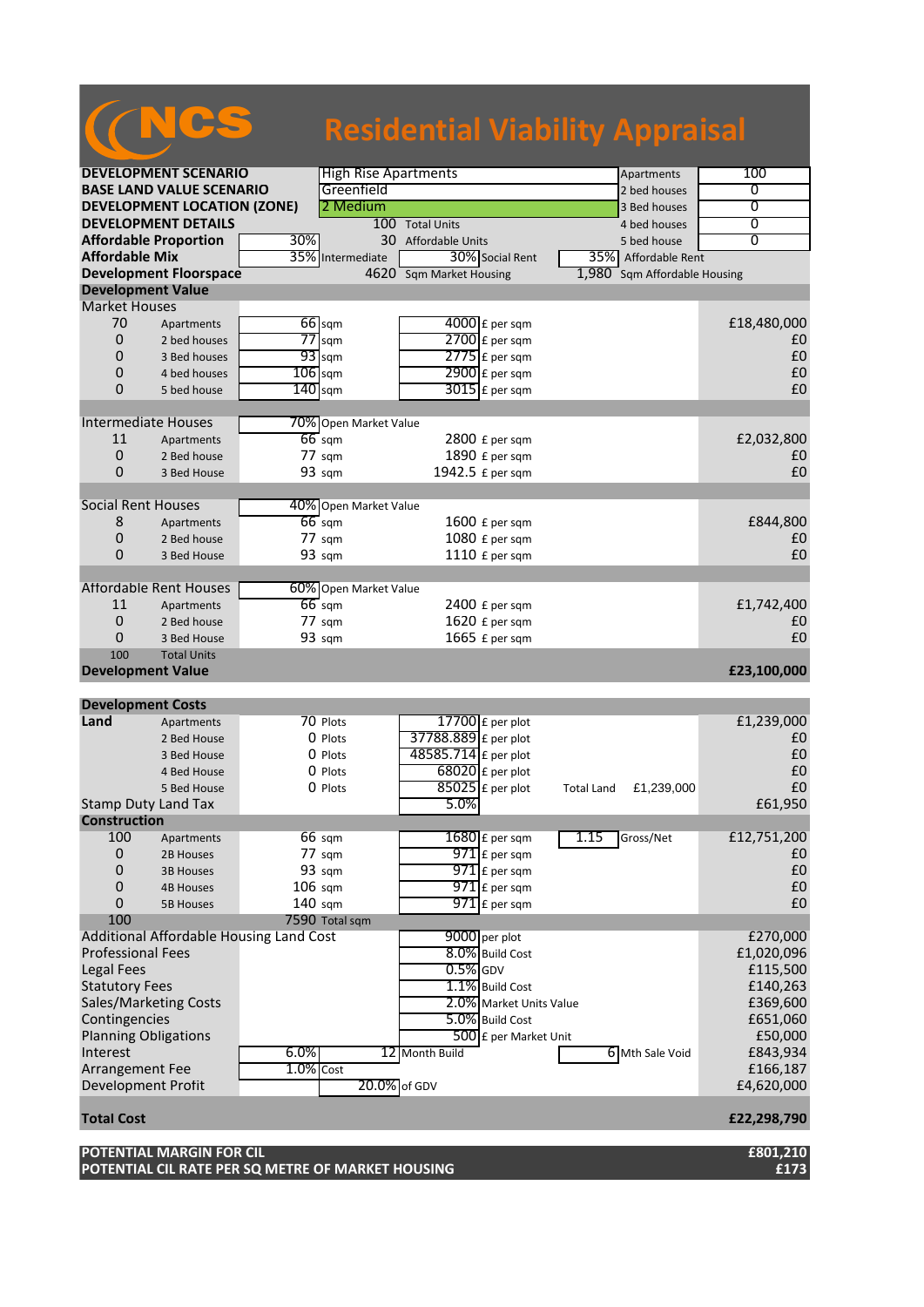|                                 |                                         |              |                                   | <b>Residential Viability Appraisal</b> |                         |                   |                        |                   |
|---------------------------------|-----------------------------------------|--------------|-----------------------------------|----------------------------------------|-------------------------|-------------------|------------------------|-------------------|
|                                 | <b>DEVELOPMENT SCENARIO</b>             |              | <b>High Rise Apartments</b>       |                                        |                         |                   | Apartments             | 100               |
|                                 | <b>BASE LAND VALUE SCENARIO</b>         |              | Brownfield                        |                                        |                         |                   | 2 bed houses           | 0                 |
|                                 | <b>DEVELOPMENT LOCATION (ZONE)</b>      |              | 2 Medium                          |                                        |                         |                   | 3 Bed houses           | $\overline{0}$    |
|                                 | <b>DEVELOPMENT DETAILS</b>              |              |                                   | 100 Total Units                        |                         |                   | 4 bed houses           | 0                 |
|                                 | <b>Affordable Proportion</b>            | 30%          |                                   | 30 Affordable Units                    |                         |                   | 5 bed house            | $\overline{0}$    |
| <b>Affordable Mix</b>           |                                         |              | 35% Intermediate                  |                                        | 30% Social Rent         |                   | 35% Affordable Rent    |                   |
|                                 |                                         |              |                                   |                                        |                         |                   |                        |                   |
|                                 | <b>Development Floorspace</b>           |              | $4620^-$                          | <b>Sqm Market Housing</b>              |                         | 1,980             | Sqm Affordable Housing |                   |
| <b>Development Value</b>        |                                         |              |                                   |                                        |                         |                   |                        |                   |
| <b>Market Houses</b>            |                                         |              |                                   |                                        |                         |                   |                        |                   |
| 70                              | Apartments                              |              | $66$ sqm                          |                                        | $4000$ £ per sqm        |                   |                        | £18,480,000       |
| 0                               | 2 bed houses                            |              | $77$ sqm                          |                                        | $2700$ £ per sqm        |                   |                        | £0                |
| 0                               | 3 Bed houses                            |              | $93$ sqm                          |                                        | $2775$ $E$ per sqm      |                   |                        | £0                |
| 0                               | 4 bed houses                            | $106$ sqm    |                                   |                                        | 2900 £ per sqm          |                   |                        | £0                |
| $\overline{0}$                  | 5 bed house                             | $140$ sqm    |                                   |                                        | $3015$ £ per sqm        |                   |                        | £0                |
|                                 |                                         |              |                                   |                                        |                         |                   |                        |                   |
| <b>Intermediate Houses</b>      |                                         |              | 70% Open Market Value             |                                        |                         |                   |                        |                   |
| 11                              | Apartments                              |              | $66 \text{ sqm}$                  |                                        | 2800 £ per sqm          |                   |                        | £2,032,800        |
| 0                               | 2 Bed house                             |              | 77 sqm                            |                                        | 1890 £ per sqm          |                   |                        | £0                |
| 0                               | 3 Bed House                             |              | 93 sqm                            |                                        | 1942.5 £ per sqm        |                   |                        | £0                |
|                                 |                                         |              |                                   |                                        |                         |                   |                        |                   |
| <b>Social Rent Houses</b>       |                                         |              | 40% Open Market Value             |                                        |                         |                   |                        |                   |
| 8                               | Apartments                              |              | $66$ sqm                          |                                        | 1600 £ per sqm          |                   |                        | £844,800          |
| 0                               | 2 Bed house                             |              | 77 sqm                            |                                        | 1080 £ per sqm          |                   |                        | £0                |
| 0                               | 3 Bed House                             |              | 93 sqm                            |                                        | 1110 £ per sqm          |                   |                        | £0                |
|                                 |                                         |              |                                   |                                        |                         |                   |                        |                   |
| 11                              | Affordable Rent Houses                  |              | 60% Open Market Value<br>$66$ sqm |                                        | $2400$ £ per sqm        |                   |                        | £1,742,400        |
|                                 | Apartments                              |              |                                   |                                        |                         |                   |                        |                   |
| 0                               | 2 Bed house                             |              | $77 \text{ sqm}$                  |                                        | 1620 £ per sqm          |                   |                        | £0<br>£0          |
| 0                               | 3 Bed House                             |              | 93 sqm                            |                                        | 1665 £ per sqm          |                   |                        |                   |
| 100<br><b>Development Value</b> | <b>Total Units</b>                      |              |                                   |                                        |                         |                   |                        | £23,100,000       |
|                                 |                                         |              |                                   |                                        |                         |                   |                        |                   |
| <b>Development Costs</b>        |                                         |              |                                   |                                        |                         |                   |                        |                   |
| Land                            | Apartments                              |              | 70 Plots                          |                                        | 19640 £ per plot        |                   |                        | £1,374,800        |
|                                 | 2 Bed House                             |              | 0 Plots                           | 43177.778 £ per plot                   |                         |                   |                        | £0                |
|                                 | 3 Bed House                             |              | 0 Plots                           | 55514.286 £ per plot                   |                         |                   |                        | £0                |
|                                 | 4 Bed House                             |              | 0 Plots                           |                                        | $77720$ £ per plot      |                   |                        | £0                |
|                                 | 5 Bed House                             |              | 0 Plots                           |                                        | $97150$ £ per plot      | <b>Total Land</b> | £1,374,800             | $\pmb{\text{f0}}$ |
|                                 | Stamp Duty Land Tax                     |              |                                   | 5.0%                                   |                         |                   |                        | £68,740           |
| <b>Construction</b>             |                                         |              |                                   |                                        |                         |                   |                        |                   |
| 100                             | Apartments                              |              | 66 sqm                            |                                        | $1680$ £ per sqm        | 1.15              | Gross/Net              | £12,751,200       |
| 0                               | 2B Houses                               |              | 77 sqm                            |                                        | $971$ $E$ per sqm       |                   |                        | £0                |
| 0                               | <b>3B Houses</b>                        |              | 93 sqm                            |                                        | $971$ $E$ per sqm       |                   |                        | £0                |
| 0                               | <b>4B Houses</b>                        | 106 sqm      |                                   |                                        | $971$ $E$ per sqm       |                   |                        | £0                |
| 0                               |                                         |              |                                   |                                        | $971$ E per sqm         |                   |                        | £0                |
|                                 | <b>5B Houses</b>                        | $140$ sqm    | 7590 Total sqm                    |                                        |                         |                   |                        |                   |
| 100                             | Additional Affordable Housing Land Cost |              |                                   | $10000$ per plot                       |                         |                   |                        | £300,000          |
| <b>Professional Fees</b>        |                                         |              |                                   |                                        | 8.0% Build Cost         |                   |                        |                   |
|                                 |                                         |              |                                   |                                        |                         |                   |                        | £1,020,096        |
| Legal Fees                      |                                         |              |                                   | $0.5\%$ GDV                            |                         |                   |                        | £115,500          |
| <b>Statutory Fees</b>           |                                         |              |                                   |                                        | 1.1% Build Cost         |                   |                        | £140,263          |
|                                 | Sales/Marketing Costs                   |              |                                   |                                        | 2.0% Market Units Value |                   |                        | £369,600          |
| Contingencies                   |                                         |              |                                   |                                        | 5.0% Build Cost         |                   |                        | £652,560          |
| <b>Planning Obligations</b>     |                                         |              |                                   |                                        | 500 £ per Market Unit   |                   |                        | £50,000           |
| Interest                        |                                         | 6.0%         |                                   | 12 Month Build                         |                         |                   | 6 Mth Sale Void        | £858,806          |
| Arrangement Fee                 |                                         | $1.0\%$ Cost |                                   |                                        |                         |                   |                        | £167,928          |
| Development Profit              |                                         |              | 20.0% of GDV                      |                                        |                         |                   |                        | £4,620,000        |
| <b>Total Cost</b>               |                                         |              |                                   |                                        |                         |                   |                        | £22,489,493       |

## **POTENTIAL MARGIN FOR CIL £610,507**

**POTENTIAL CIL RATE PER SQ METRE OF MARKET HOUSING £132**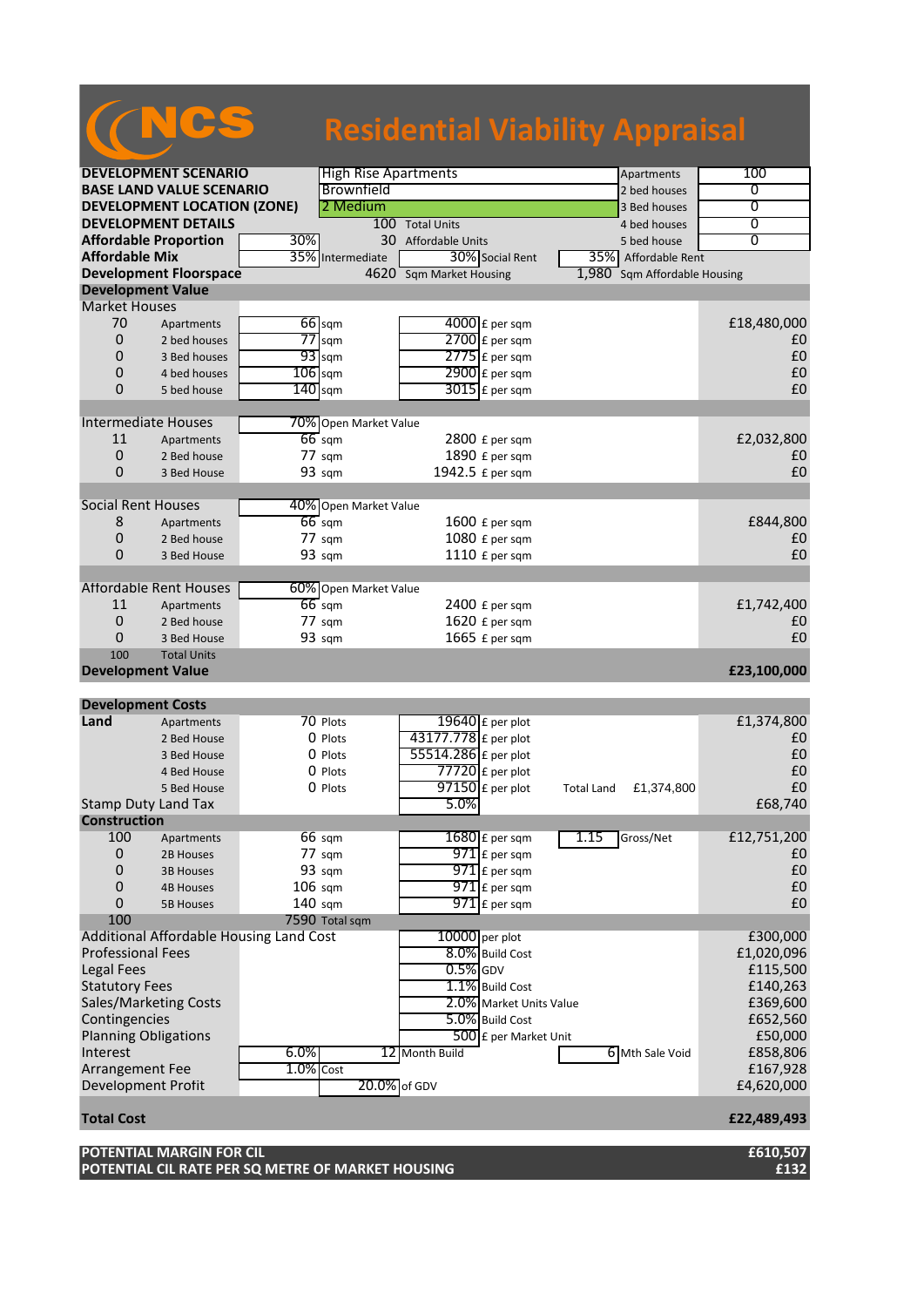|                             |                                    |                                         |                             | <b>Residential Viability Appraisal</b> |                         |                   |                        |                   |
|-----------------------------|------------------------------------|-----------------------------------------|-----------------------------|----------------------------------------|-------------------------|-------------------|------------------------|-------------------|
|                             |                                    |                                         |                             |                                        |                         |                   |                        |                   |
|                             | <b>DEVELOPMENT SCENARIO</b>        |                                         | <b>High Rise Apartments</b> |                                        |                         |                   | Apartments             | 100               |
|                             | <b>BASE LAND VALUE SCENARIO</b>    |                                         | <b>Market Comparable</b>    |                                        |                         |                   | 2 bed houses           | 0                 |
|                             | <b>DEVELOPMENT LOCATION (ZONE)</b> |                                         | 2 Medium                    |                                        |                         |                   | 3 Bed houses           | $\overline{0}$    |
|                             | <b>DEVELOPMENT DETAILS</b>         |                                         |                             | 100 Total Units                        |                         |                   | 4 bed houses           | 0                 |
|                             | <b>Affordable Proportion</b>       | 30%                                     |                             | 30 Affordable Units                    |                         |                   | 5 bed house            | $\overline{0}$    |
| <b>Affordable Mix</b>       |                                    | 35%                                     | Intermediate                |                                        | 30% Social Rent         |                   | 35% Affordable Rent    |                   |
|                             | <b>Development Floorspace</b>      |                                         |                             | 4620 Sqm Market Housing                |                         | 1,980             | Sqm Affordable Housing |                   |
| <b>Development Value</b>    |                                    |                                         |                             |                                        |                         |                   |                        |                   |
| <b>Market Houses</b>        |                                    |                                         |                             |                                        |                         |                   |                        |                   |
| 70                          | Apartments                         | 66 sqm                                  |                             |                                        | $4000$ £ per sqm        |                   |                        | £18,480,000       |
| 0                           | 2 bed houses                       | $77$ sqm                                |                             |                                        | $2700$ $E$ per sqm      |                   |                        | £0                |
| 0                           | 3 Bed houses                       | $93$ sqm                                |                             |                                        | $2775$ $E$ per sqm      |                   |                        | £0                |
| 0                           | 4 bed houses                       | $106$ sqm                               |                             |                                        | $2900$ £ per sqm        |                   |                        | £0                |
| 0                           | 5 bed house                        | $140$ sqm                               |                             |                                        | $3015$ $E$ per sqm      |                   |                        | £0                |
| <b>Intermediate Houses</b>  |                                    |                                         | 70% Open Market Value       |                                        |                         |                   |                        |                   |
| 11                          | Apartments                         | $66$ sqm                                |                             |                                        | 2800 £ per sqm          |                   |                        | £2,032,800        |
| 0                           | 2 Bed house                        | $77 \text{ sqm}$                        |                             |                                        | 1890 £ per sqm          |                   |                        | £0                |
| $\Omega$                    | 3 Bed House                        | 93 sqm                                  |                             |                                        | 1942.5 £ per sqm        |                   |                        | £0                |
|                             |                                    |                                         |                             |                                        |                         |                   |                        |                   |
| <b>Social Rent Houses</b>   |                                    |                                         | 40% Open Market Value       |                                        |                         |                   |                        |                   |
| 8                           | Apartments                         | $66 \text{ sqm}$                        |                             |                                        | 1600 £ per sqm          |                   |                        | £844,800          |
| 0                           | 2 Bed house                        | 77 sqm                                  |                             |                                        | 1080 £ per sqm          |                   |                        | £0<br>£0          |
| 0                           | 3 Bed House                        | 93 sqm                                  |                             |                                        | 1110 £ per sqm          |                   |                        |                   |
|                             | <b>Affordable Rent Houses</b>      |                                         | 60% Open Market Value       |                                        |                         |                   |                        |                   |
| 11                          | Apartments                         | $66$ sqm                                |                             |                                        | 2400 £ per sqm          |                   |                        | £1,742,400        |
| $\mathbf{0}$                | 2 Bed house                        | $77 \text{ sqm}$                        |                             |                                        | 1620 £ per sqm          |                   |                        | £0                |
| $\Omega$                    | 3 Bed House                        | 93 sqm                                  |                             |                                        | 1665 £ per sqm          |                   |                        | £0                |
| 100                         | <b>Total Units</b>                 |                                         |                             |                                        |                         |                   |                        |                   |
| <b>Development Value</b>    |                                    |                                         |                             |                                        |                         |                   |                        | £23,100,000       |
| <b>Development Costs</b>    |                                    |                                         |                             |                                        |                         |                   |                        |                   |
| Land                        | Apartments                         | 70 Plots                                |                             |                                        | 24000 £ per plot        |                   |                        | £1,680,000        |
|                             | 2 Bed House                        | 0 Plots                                 |                             | 55555.556 £ per plot                   |                         |                   |                        | £0                |
|                             | 3 Bed House                        | 0 Plots                                 |                             | 71428.571 $\epsilon$ per plot          |                         |                   |                        | £0                |
|                             | 4 Bed House                        | 0 Plots                                 |                             | $100000$ £ per plot                    |                         |                   |                        | £0                |
|                             | 5 Bed House                        | 0 Plots                                 |                             |                                        | $125000$ £ per plot     | <b>Total Land</b> | £1,680,000             | $\pmb{\text{f0}}$ |
| Stamp Duty Land Tax         |                                    |                                         |                             | 5.0%                                   |                         |                   |                        | £84,000           |
| <b>Construction</b>         |                                    |                                         |                             |                                        |                         |                   |                        |                   |
| 100                         | Apartments                         | 66 sqm                                  |                             |                                        | $1680$ £ per sqm        | 1.15              | Gross/Net              | £12,751,200       |
| $\boldsymbol{0}$            | 2B Houses                          | 77 sqm                                  |                             |                                        | $971$ $E$ per sqm       |                   |                        | £0                |
| 0                           | <b>3B Houses</b>                   | 93 sqm                                  |                             |                                        | $971$ £ per sqm         |                   |                        | £0                |
| $\mathbf 0$                 | <b>4B Houses</b>                   | $106$ sqm                               |                             |                                        | $971$ $E$ per sqm       |                   |                        | £0                |
| 0                           | <b>5B Houses</b>                   | $140$ sqm                               |                             |                                        | $971$ $E$ per sqm       |                   |                        | £0                |
| 100                         |                                    |                                         | 7590 Total sqm              |                                        |                         |                   |                        |                   |
|                             |                                    | Additional Affordable Housing Land Cost |                             | $12000$ per plot                       |                         |                   |                        | £360,000          |
| <b>Professional Fees</b>    |                                    |                                         |                             |                                        | 8.0% Build Cost         |                   |                        | £1,020,096        |
| Legal Fees                  |                                    |                                         |                             | $0.5\%$ GDV                            |                         |                   |                        | £115,500          |
| <b>Statutory Fees</b>       |                                    |                                         |                             |                                        | 1.1% Build Cost         |                   |                        | £140,263          |
|                             | Sales/Marketing Costs              |                                         |                             |                                        | 2.0% Market Units Value |                   |                        | £369,600          |
| Contingencies               |                                    |                                         |                             |                                        | 5.0% Build Cost         |                   |                        | £655,560          |
| <b>Planning Obligations</b> |                                    |                                         |                             |                                        | 500 £ per Market Unit   |                   |                        | £50,000           |
| Interest                    |                                    | 6.0%                                    |                             | 12 Month Build                         |                         |                   | 6 Mth Sale Void        | £891,866          |
| Arrangement Fee             |                                    | $1.0\%$ Cost                            |                             |                                        |                         |                   |                        | £171,762          |
| Development Profit          |                                    |                                         | 20.0% of GDV                |                                        |                         |                   |                        | £4,620,000        |
| <b>Total Cost</b>           |                                    |                                         |                             |                                        |                         |                   |                        | £22,909,847       |

### **POTENTIAL MARGIN FOR CIL £190,153 POTENTIAL CIL RATE PER SQ METRE OF MARKET HOUSING £41**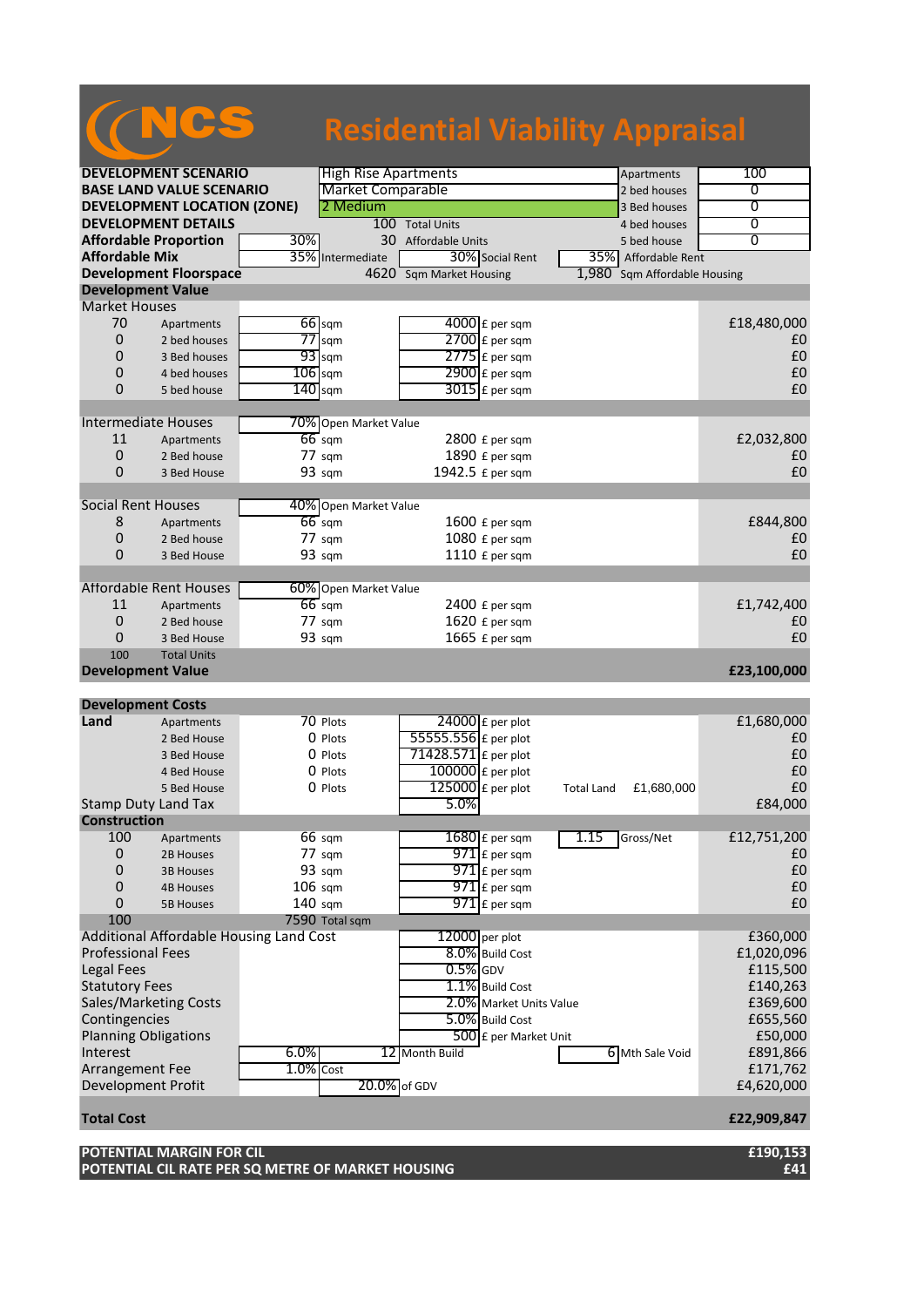|                             |                                         |                  |                             |                         | <b>Residential Viability Appraisal</b> |                |
|-----------------------------|-----------------------------------------|------------------|-----------------------------|-------------------------|----------------------------------------|----------------|
|                             | <b>DEVELOPMENT SCENARIO</b>             |                  | <b>High Rise Apartments</b> |                         | Apartments                             | 100            |
|                             | <b>BASE LAND VALUE SCENARIO</b>         |                  | Greenfield                  |                         | 2 bed houses                           | 0              |
|                             | <b>DEVELOPMENT LOCATION (ZONE)</b>      |                  | 3 High                      |                         | 3 Bed houses                           | 0              |
|                             | <b>DEVELOPMENT DETAILS</b>              |                  |                             | 100 Total Units         | 4 bed houses                           | 0              |
|                             | <b>Affordable Proportion</b>            | 30%              |                             | 30 Affordable Units     |                                        | $\overline{0}$ |
| <b>Affordable Mix</b>       |                                         | 35%              |                             | 30% Social Rent         | 5 bed house                            |                |
|                             |                                         |                  | Intermediate                |                         | 35% Affordable Rent                    |                |
|                             | <b>Development Floorspace</b>           |                  |                             | 4620 Sqm Market Housing | 1,980<br>Sqm Affordable Housing        |                |
| <b>Development Value</b>    |                                         |                  |                             |                         |                                        |                |
| <b>Market Houses</b>        |                                         |                  |                             |                         |                                        |                |
| 70                          | Apartments                              | $66$ sqm         |                             | $4000$ £ per sqm        |                                        | £18,480,000    |
| 0                           | 2 bed houses                            | $77$ sqm         |                             | 3120 £ per sqm          |                                        | £0             |
| $\Omega$                    | 3 Bed houses                            | $93$ sqm         |                             | $3015$ £ per sqm        |                                        | £0             |
| 0                           | 4 bed houses                            | $106$ sqm        |                             | 2960 £ per sqm          |                                        | £0             |
| $\Omega$                    | 5 bed house                             | $140$ sqm        |                             | $2960$ £ per sqm        |                                        | £0             |
|                             |                                         |                  |                             |                         |                                        |                |
| <b>Intermediate Houses</b>  |                                         |                  | 70% Open Market Value       |                         |                                        |                |
| 11                          | Apartments                              | $66$ sqm         |                             | $2800$ £ per sqm        |                                        | £2,032,800     |
| 0                           | 2 Bed house                             | 77 sqm           |                             | 2184 £ per sqm          |                                        | £0             |
| $\Omega$                    | 3 Bed House                             | 93 sqm           |                             | 2110.5 £ per sqm        |                                        | £0             |
|                             |                                         |                  |                             |                         |                                        |                |
| <b>Social Rent Houses</b>   |                                         |                  | 40% Open Market Value       |                         |                                        |                |
| 8                           | Apartments                              | $66$ sqm         |                             | $1600$ £ per sqm        |                                        | £844,800       |
| 0                           | 2 Bed house                             | 77 sqm           |                             | 1248 £ per sqm          |                                        | £0             |
| $\overline{0}$              | 3 Bed House                             | 93 sqm           |                             | 1206 £ per sqm          |                                        | £0             |
|                             |                                         |                  |                             |                         |                                        |                |
|                             | <b>Affordable Rent Houses</b>           |                  | 60% Open Market Value       |                         |                                        |                |
| 11                          | Apartments                              | $66$ sqm         |                             | $2400$ £ per sqm        |                                        | £1,742,400     |
| $\overline{0}$              | 2 Bed house                             | $77 \text{ sqm}$ |                             | 1872 £ per sqm          |                                        | £0             |
| $\Omega$                    | 3 Bed House                             | 93 sqm           |                             | 1809 £ per sqm          |                                        | £0             |
| 100                         | <b>Total Units</b>                      |                  |                             |                         |                                        |                |
| <b>Development Value</b>    |                                         |                  |                             |                         |                                        | £23,100,000    |
|                             |                                         |                  |                             |                         |                                        |                |
| <b>Development Costs</b>    |                                         |                  |                             |                         |                                        |                |
| Land                        | Apartments                              | 70 Plots         |                             | $17700$ £ per plot      |                                        | £1,239,000     |
|                             | 2 Bed House                             |                  | 0 Plots                     | 49166.667 £ per plot    |                                        | £0             |
|                             | 3 Bed House                             |                  | 0 Plots                     | 63214.286 £ per plot    |                                        | £0             |
|                             | 4 Bed House                             |                  | 0 Plots                     | $88500$ £ per plot      |                                        | £0             |
|                             | 5 Bed House                             |                  | 0 Plots                     | $110625$ £ per plot     | £1,239,000<br><b>Total Land</b>        | £0             |
| Stamp Duty Land Tax         |                                         |                  |                             | 5.0%                    |                                        | £61,950        |
| <b>Construction</b>         |                                         |                  |                             |                         |                                        |                |
| 100                         | Apartments                              | 66 sqm           |                             | $1680$ $E$ per sqm      | 1.15<br>Gross/Net                      | £12,751,200    |
| 0                           | 2B Houses                               | 77 sqm           |                             | $971$ $E$ per sqm       |                                        | £0             |
| 0                           | <b>3B Houses</b>                        | 93 sqm           |                             | $971$ $E$ per sqm       |                                        | £0             |
| $\mathbf 0$                 | <b>4B Houses</b>                        | $106$ sqm        |                             | $971$ $E$ per sqm       |                                        | £0             |
| 0                           | <b>5B Houses</b>                        | $140$ sqm        |                             | $971$ $E$ per sqm       |                                        | £0             |
| 100                         |                                         |                  | 7590 Total sqm              |                         |                                        |                |
|                             | Additional Affordable Housing Land Cost |                  |                             | 9000 per plot           |                                        | £270,000       |
| <b>Professional Fees</b>    |                                         |                  |                             | 8.0% Build Cost         |                                        | £1,020,096     |
| Legal Fees                  |                                         |                  |                             | $0.5\%$ GDV             |                                        | £115,500       |
| <b>Statutory Fees</b>       |                                         |                  |                             | 1.1% Build Cost         |                                        | £140,263       |
|                             | Sales/Marketing Costs                   |                  |                             | 2.0% Market Units Value |                                        | £369,600       |
| Contingencies               |                                         |                  |                             | 5.0% Build Cost         |                                        | £651,060       |
| <b>Planning Obligations</b> |                                         |                  |                             | 500 £ per Market Unit   |                                        | £50,000        |
| Interest                    |                                         | 6.0%             |                             | 12 Month Build          |                                        |                |
|                             |                                         | $1.0\%$ Cost     |                             |                         | 6 Mth Sale Void                        | £843,934       |
| Arrangement Fee             |                                         |                  |                             |                         |                                        | £166,187       |
| <b>Development Profit</b>   |                                         |                  | 20.0% of GDV                |                         |                                        | £4,620,000     |
| <b>Total Cost</b>           |                                         |                  |                             |                         |                                        | £22,298,790    |

**POTENTIAL MARGIN FOR CIL £801,210 POTENTIAL CIL RATE PER SQ METRE OF MARKET HOUSING £173**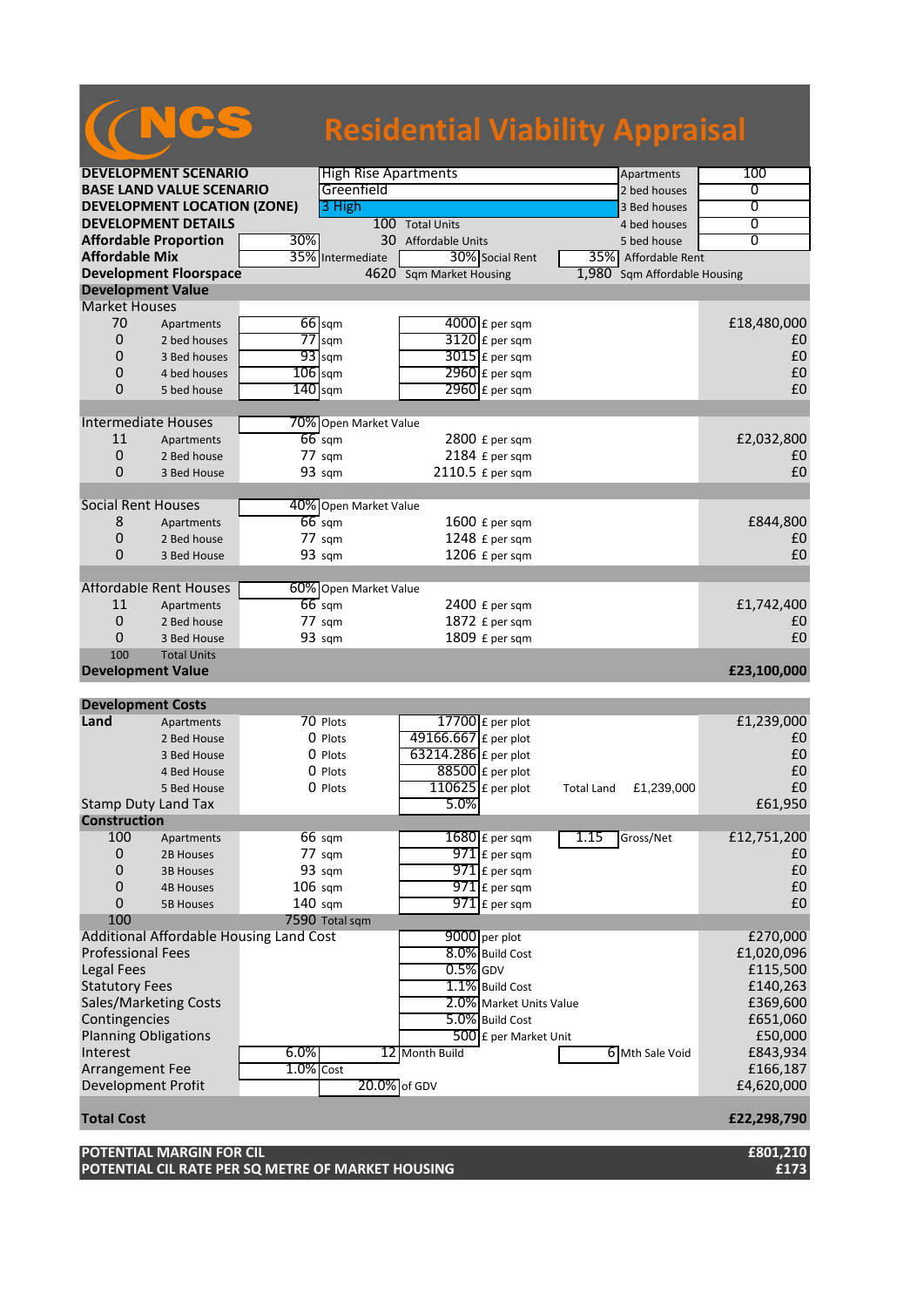|                                  |                                         |                  |                             | <b>Residential Viability Appraisal</b> |                       |                        |
|----------------------------------|-----------------------------------------|------------------|-----------------------------|----------------------------------------|-----------------------|------------------------|
|                                  | <b>DEVELOPMENT SCENARIO</b>             |                  | <b>High Rise Apartments</b> |                                        | Apartments            | 100                    |
|                                  | <b>BASE LAND VALUE SCENARIO</b>         |                  | Brownfield                  |                                        | 2 bed houses          | 0                      |
|                                  | <b>DEVELOPMENT LOCATION (ZONE)</b>      |                  | 3 High                      |                                        | 3 Bed houses          | $\overline{0}$         |
|                                  | <b>DEVELOPMENT DETAILS</b>              |                  |                             | 100 Total Units                        | 4 bed houses          | 0                      |
|                                  | <b>Affordable Proportion</b>            | 30%              |                             | 30 Affordable Units                    | 5 bed house           | $\overline{0}$         |
| <b>Affordable Mix</b>            |                                         | 35%              | Intermediate                | 30% Social Rent                        | 35% Affordable Rent   |                        |
|                                  | <b>Development Floorspace</b>           |                  |                             | 4620 Sqm Market Housing                | 1.980                 | Sqm Affordable Housing |
| <b>Development Value</b>         |                                         |                  |                             |                                        |                       |                        |
| <b>Market Houses</b>             |                                         |                  |                             |                                        |                       |                        |
| 70                               | Apartments                              | $66$ sqm         |                             | $4000$ £ per sqm                       |                       | £18,480,000            |
| 0                                | 2 bed houses                            | $77$ sqm         |                             | 3120 £ per sqm                         |                       | £0                     |
| $\Omega$                         | 3 Bed houses                            | $93$ sqm         |                             | $3015$ £ per sqm                       |                       | £0                     |
| 0                                | 4 bed houses                            | $106$ sqm        |                             | 2960 £ per sqm                         |                       | £0                     |
| $\Omega$                         | 5 bed house                             | $140$ sqm        |                             | $2960$ £ per sqm                       |                       | £0                     |
|                                  |                                         |                  |                             |                                        |                       |                        |
|                                  | <b>Intermediate Houses</b>              |                  | 70% Open Market Value       |                                        |                       |                        |
| 11                               | Apartments                              | $66$ sqm         |                             | 2800 £ per sqm                         |                       | £2,032,800             |
| 0                                | 2 Bed house                             | $77 \text{ sqm}$ |                             | 2184 £ per sqm                         |                       | £0                     |
| $\Omega$                         | 3 Bed House                             | 93 sqm           |                             | 2110.5 £ per sqm                       |                       | £0                     |
|                                  |                                         |                  |                             |                                        |                       |                        |
| <b>Social Rent Houses</b>        |                                         |                  | 40% Open Market Value       |                                        |                       |                        |
| 8                                | Apartments                              | $66$ sqm         |                             | 1600 £ per sqm                         |                       | £844,800               |
| 0                                | 2 Bed house                             | 77 sqm           |                             | 1248 £ per sqm                         |                       | £0                     |
| 0                                | 3 Bed House                             | 93 sqm           |                             | 1206 £ per sqm                         |                       | £0                     |
|                                  |                                         |                  |                             |                                        |                       |                        |
|                                  | <b>Affordable Rent Houses</b>           |                  | 60% Open Market Value       |                                        |                       |                        |
| 11                               | Apartments                              | $66$ sqm         |                             | $2400$ £ per sqm                       |                       | £1,742,400             |
| $\mathbf{0}$                     | 2 Bed house                             | $77 \text{ sqm}$ |                             | 1872 £ per sqm                         |                       | £0                     |
| $\Omega$                         | 3 Bed House                             | 93 sqm           |                             | 1809 £ per sqm                         |                       | £0                     |
| 100                              | <b>Total Units</b>                      |                  |                             |                                        |                       |                        |
| <b>Development Value</b>         |                                         |                  |                             |                                        |                       | £23,100,000            |
|                                  |                                         |                  |                             |                                        |                       |                        |
| <b>Development Costs</b><br>Land |                                         |                  | 70 Plots                    | 19640 £ per plot                       |                       |                        |
|                                  | Apartments<br>2 Bed House               |                  | 0 Plots                     | 54555.556 £ per plot                   |                       | £1,374,800<br>£0       |
|                                  | 3 Bed House                             |                  | 0 Plots                     | 70142.857 £ per plot                   |                       | £0                     |
|                                  | 4 Bed House                             |                  | 0 Plots                     | $98200$ £ per plot                     |                       | £0                     |
|                                  | 5 Bed House                             |                  | 0 Plots                     | $122750$ £ per plot                    | Total Land £1,374,800 | $\pmb{\text{f0}}$      |
|                                  | Stamp Duty Land Tax                     |                  |                             | 5.0%                                   |                       | £68,740                |
| <b>Construction</b>              |                                         |                  |                             |                                        |                       |                        |
| 100                              | Apartments                              | 66 sqm           |                             | $1680$ £ per sqm                       | 1.15<br>Gross/Net     | £12,751,200            |
| $\boldsymbol{0}$                 | 2B Houses                               | 77 sqm           |                             | $971$ $E$ per sqm                      |                       | £0                     |
| 0                                | <b>3B Houses</b>                        | 93 sqm           |                             | $971$ $E$ per sqm                      |                       | £0                     |
| $\mathbf 0$                      | <b>4B Houses</b>                        | $106$ sqm        |                             | $971$ $E$ per sqm                      |                       | £0                     |
| 0                                | <b>5B Houses</b>                        | $140$ sqm        |                             | $971$ $E$ per sqm                      |                       | £0                     |
| 100                              |                                         |                  | 7590 Total sqm              |                                        |                       |                        |
|                                  | Additional Affordable Housing Land Cost |                  |                             | 10000 per plot                         |                       | £300,000               |
| <b>Professional Fees</b>         |                                         |                  |                             | 8.0% Build Cost                        |                       | £1,020,096             |
| Legal Fees                       |                                         |                  |                             | $0.5\%$ GDV                            |                       | £115,500               |
| <b>Statutory Fees</b>            |                                         |                  |                             | 1.1% Build Cost                        |                       | £140,263               |
|                                  | Sales/Marketing Costs                   |                  |                             | 2.0% Market Units Value                |                       | £369,600               |
| Contingencies                    |                                         |                  |                             | 5.0% Build Cost                        |                       | £652,560               |
| <b>Planning Obligations</b>      |                                         |                  |                             | 500 £ per Market Unit                  |                       | £50,000                |
| Interest                         |                                         | 6.0%             |                             | 12 Month Build                         | 6 Mth Sale Void       | £858,806               |
| Arrangement Fee                  |                                         | $1.0\%$ Cost     |                             |                                        |                       | £167,928               |
| <b>Development Profit</b>        |                                         |                  | 20.0% of GDV                |                                        |                       | £4,620,000             |
|                                  |                                         |                  |                             |                                        |                       |                        |
| <b>Total Cost</b>                |                                         |                  |                             |                                        |                       | £22,489,493            |

**POTENTIAL MARGIN FOR CIL £610,507 POTENTIAL CIL RATE PER SQ METRE OF MARKET HOUSING £132**